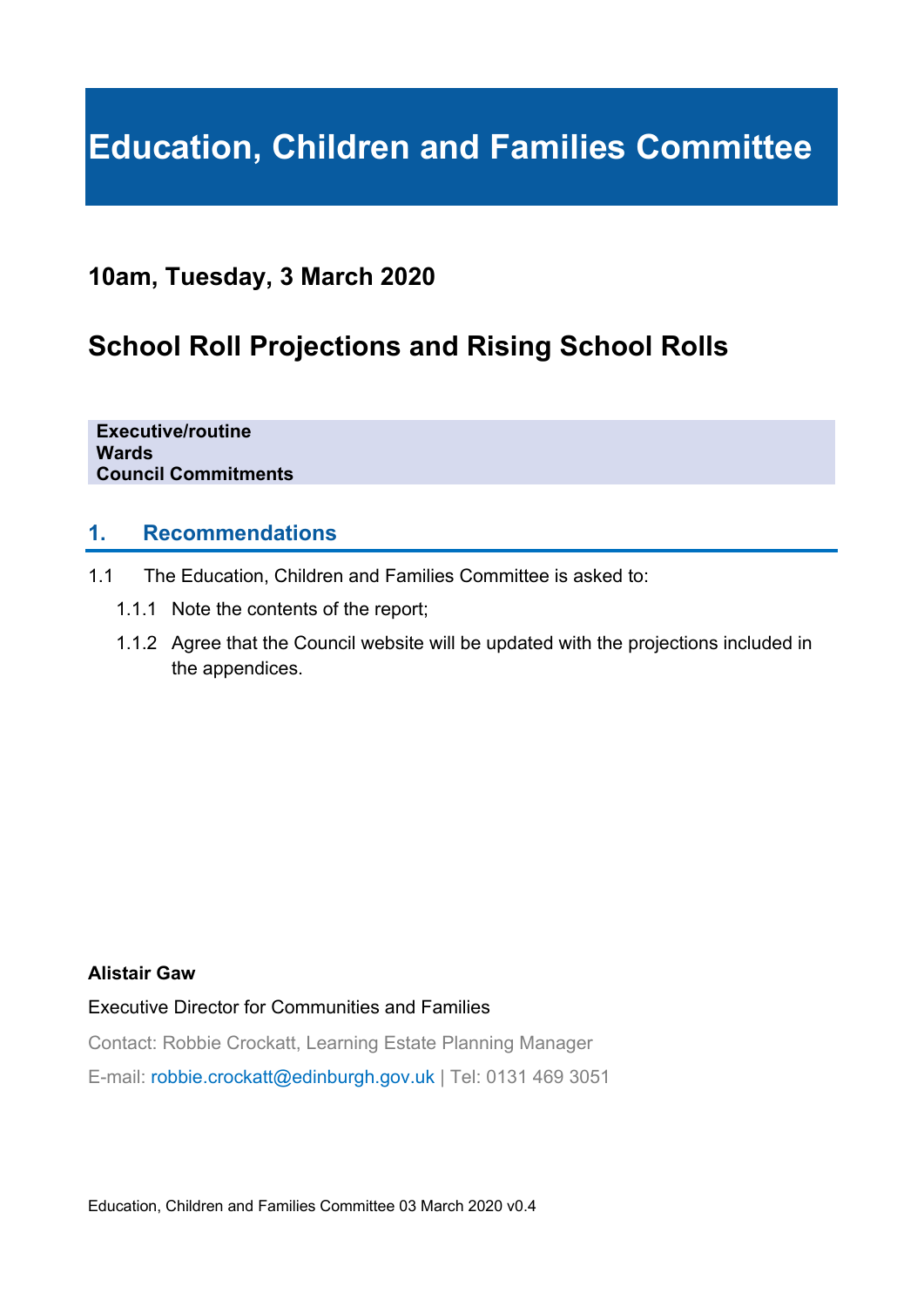## **School Roll Projections and Rising School Rolls**

## **2. Executive Summary**

- 2.1 This report provides an update on the progress made in taking forward the actions and implications arising from the publication of School Roll Projections in December 2019. The actions included investigation of schools with projections showing significant accommodation pressures. Investigation of the figures for Buckstone and Boroughmuir identified an anomaly that cause both school's projections to be overstated. Revised projections that make adjustments to counter this anomaly are included as Appendices 1 and 2.
- 2.2 In addition to the update on those schools identified in December 2019 as requiring investigation or the establishment of a Working Group, this paper provides an update on all 'live' Learning Estate Primary and Secondary School infrastructure projects being undertaken to address Rising Rolls or developments arising from the Local Development Plan.

## **3. Background**

3.1 Background information can be found in the "School Roll Projections and Rising Rolls","Future Statutory Consultation Requirements" and "The Growing City, School Roll Projections and Future Accommodation Requirements" reports considered by the Education Children and Families Committee in December 2019, May 2019 and December 2018 respectively.

## **4. Main report**

#### **School Roll Projections**

- 4.1 In December 2019 the Education, Children and Families Committee considered the "School Roll Projections and Rising Rolls" paper which included the annual publication of the latest school roll projections covering the period from 2019-2029.
- 4.2 The projections continue to show that despite a falling birth rate, over the next ten years the overall primary school roll at city level is estimated to grow slightly while the secondary school roll is projected to rise sharply as the rising rolls experienced by primary schools in recent years move into that sector.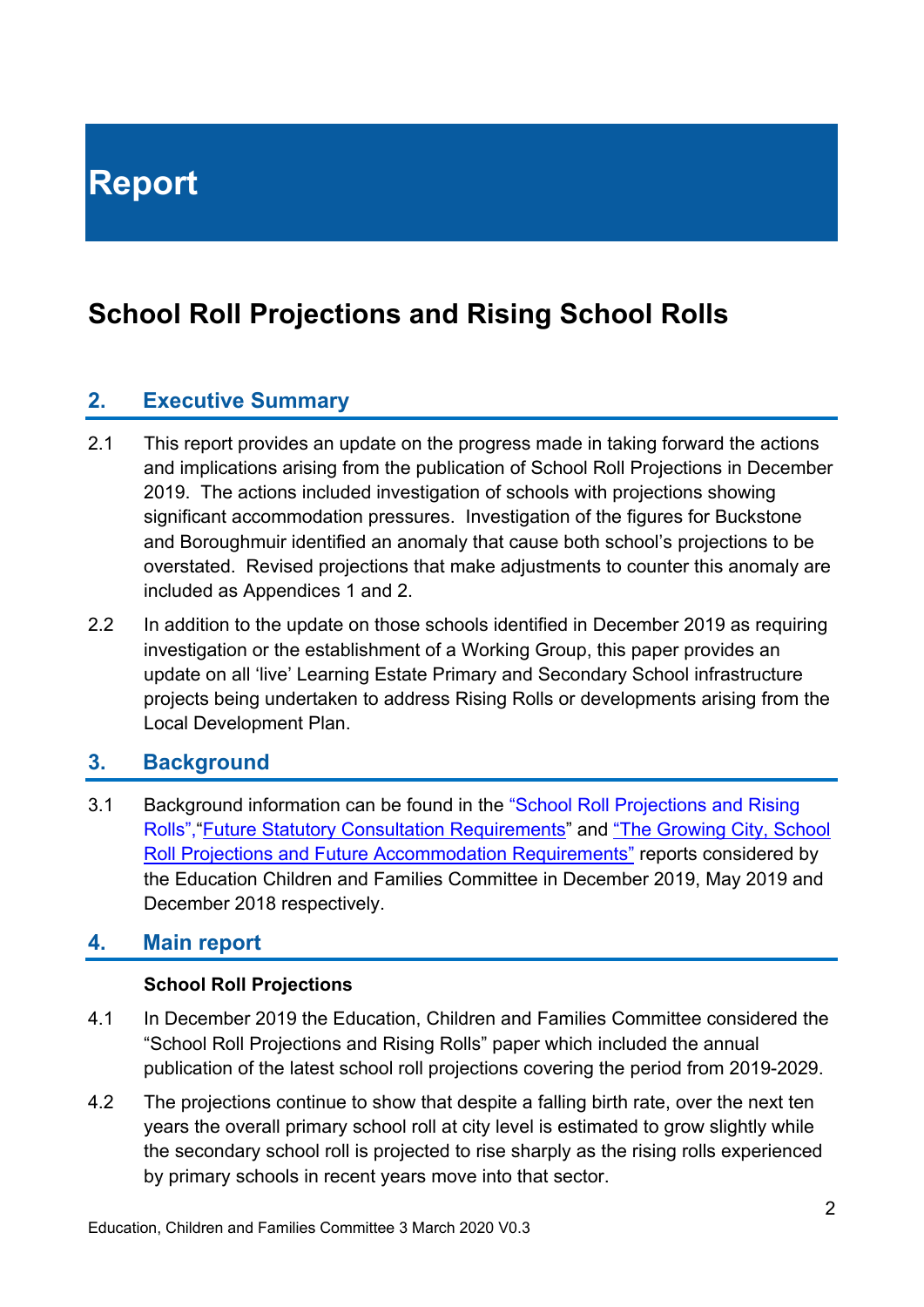- 4.3 The new projections included categorisation of schools into one of four categories of action:
	- 4.3.1 No Action Required
	- 4.3.2 Monitoring
	- 4.3.3 Investigation
	- 4.3.4 Working Group
- 4.4 The "School Roll Projections and Rising Rolls" paper recommended that where investigative work or the establishment of a Working Group is required, a Rising Rolls update report will be provided to Committee in March 2020 outlining the conclusions reached and/or progress made.
- 4.5 Accordingly, this paper provides an update on the status of schools identified as requiring investigative work or requiring the establishment of a working group. This paper will also provide updates on other, 'live' or in progress Rising Rolls projects.

## **Schools Identified as Requiring a Working Group**

4.6 The 2019 School Roll Projections identified 3 schools as requiring a Working Group. A Rising Rolls Working Group typically consists of Council officers, members of the school's management team and representatives from the school's parent Council. The following table identifies the school's where Rising Rolls Working Groups are required or have been formed and the latest status:

| <b>School</b>               | <b>Why Form Working</b><br>Group                                                                                                                                                                                                           | <b>Progress</b>                                                                                                                                                                                                                                                                                                                                                                                                                                                            |
|-----------------------------|--------------------------------------------------------------------------------------------------------------------------------------------------------------------------------------------------------------------------------------------|----------------------------------------------------------------------------------------------------------------------------------------------------------------------------------------------------------------------------------------------------------------------------------------------------------------------------------------------------------------------------------------------------------------------------------------------------------------------------|
| Craigroyston High<br>School | The capacity at<br>Craigroyston High School<br>is 600 pupils. Projections<br>show that the school will<br>increase annually over the<br>next 10 years to a roll of<br>approximately 800 pupils.                                            | Initial conversations with School<br>Management to identify likely pressure<br>points are in progress. The first Working<br>Group meeting will take place prior to<br>Easter 2020. The latest S1 intake data<br>from January 2020 suggests that an<br>intake of 160 will be required - far<br>exceeding the projected intake (120) for<br>this year and the optimum intake limit for<br>the school (120). Solutions to address<br>this continuing growth will be required. |
| Firhill High School         | The capacity at Firhill<br>High School is 1,150<br>pupils. The roll in 2019<br>exceeded 1,200 pupils.<br>Projections suggest that<br>while it will not increase,<br>the school will maintain<br>this high level over the<br>next 10 years. | Initial conversations with School<br>Management have taken place and the<br>first Working Group meetings are being<br>scheduled. The latest S1 registration<br>data from January 2020 (208 S1 pupils)<br>is in line with projections (206 S1<br>pupils). However, should future S1<br>intakes rise beyond those projected the<br>high starting roll could cause issues.<br>Accordingly, actions to address<br>unexpected increases should be<br>identified.                |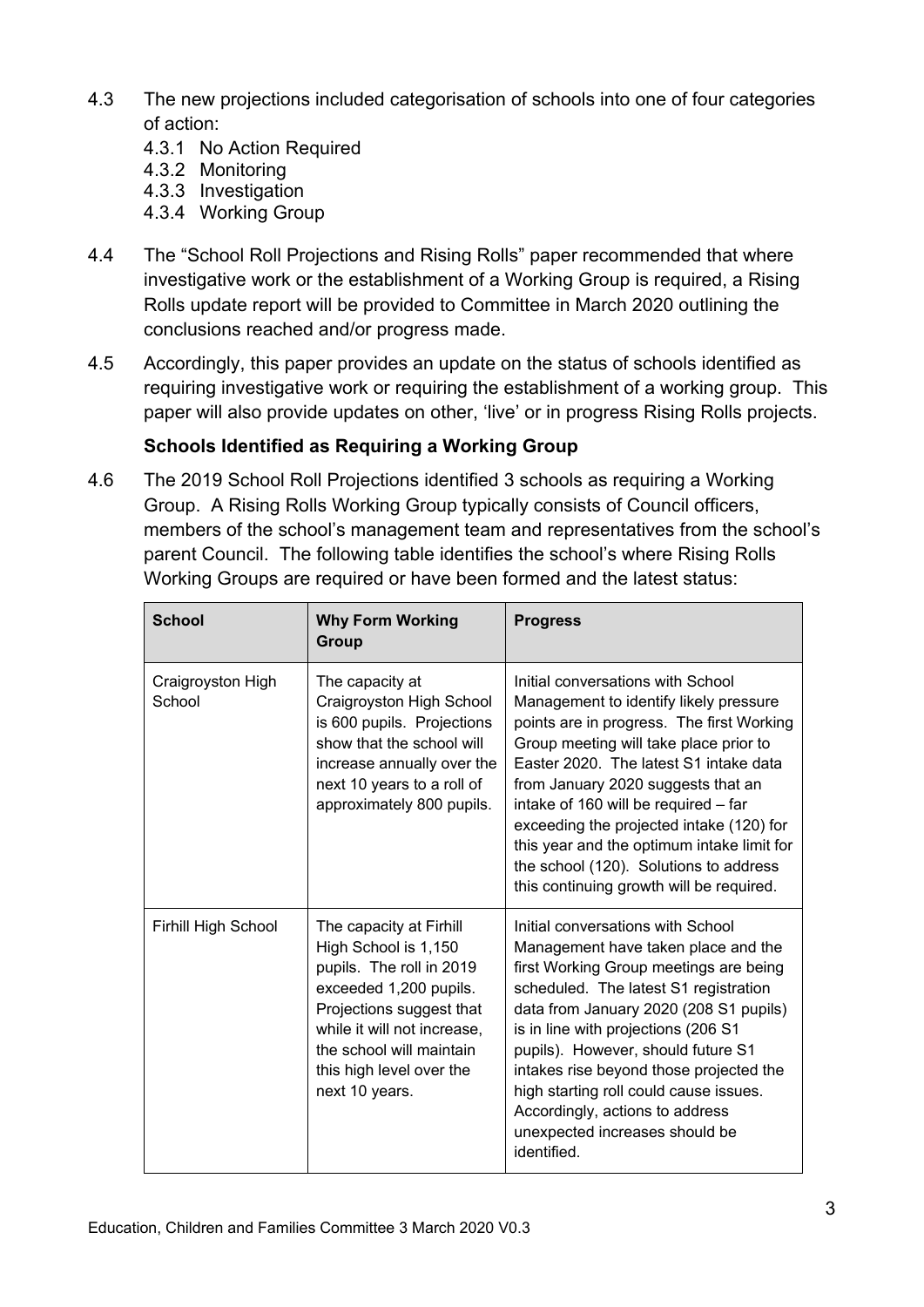| Gracemount High<br>School | The capacity at<br><b>Gracemount High School</b><br>is 650 pupils. Projections<br>show that the school will<br>increase annually over the<br>next 10 years to a roll of<br>approximately 830 pupils. | The working group will consider options<br>to provide extra capacity for<br>Gracemount High School. This will be<br>considered alongside other required<br>investment including Early Years and St<br>Catherine's RC Primary School. |
|---------------------------|------------------------------------------------------------------------------------------------------------------------------------------------------------------------------------------------------|--------------------------------------------------------------------------------------------------------------------------------------------------------------------------------------------------------------------------------------|
|---------------------------|------------------------------------------------------------------------------------------------------------------------------------------------------------------------------------------------------|--------------------------------------------------------------------------------------------------------------------------------------------------------------------------------------------------------------------------------------|

## **Schools Identified as Requiring Investigative Work**

4.7 If a projection suggests accommodation pressures in the next few years of a magnitude that would cause significant concern and there are no mitigating measures already proposed, the detail of the projection will be investigated to determine whether the methodology used is appropriate for that particular school or there are circumstances not captured by the existing methodology that need to be considered. The following table identifies the school's where Investigative Work has been suggested and the conclusions:

| <b>School</b>                      | <b>Why Investigate</b>                                                                                                                               | <b>Conclusions / Recommendations</b>                                                                                                                                                                                                                                                                                                                                                             |  |  |  |  |  |
|------------------------------------|------------------------------------------------------------------------------------------------------------------------------------------------------|--------------------------------------------------------------------------------------------------------------------------------------------------------------------------------------------------------------------------------------------------------------------------------------------------------------------------------------------------------------------------------------------------|--|--|--|--|--|
| <b>Buckstone Primary</b><br>School | School capacity is 462<br>pupils and the roll in 2019<br>was 431 pupils.                                                                             | The number of P1 pupils projected in<br>2020 is skewed by a spike in birth rate<br>which has affected the P1/births ratio.                                                                                                                                                                                                                                                                       |  |  |  |  |  |
|                                    | Projections suggest that<br>the roll in August 2020 will<br>increase to 502 pupils and<br>then rise in August 2021                                   | The projected P1 was 125 pupils but the<br>early P1 registration data is in line with<br>the capacity of the school.                                                                                                                                                                                                                                                                             |  |  |  |  |  |
|                                    | to 551 pupils.                                                                                                                                       | Updated primary and secondary<br>projections are provided in Appendices<br>1 and 2 respectively.                                                                                                                                                                                                                                                                                                 |  |  |  |  |  |
|                                    |                                                                                                                                                      | No actions are required.                                                                                                                                                                                                                                                                                                                                                                         |  |  |  |  |  |
| Bun-sgoil Taobh na<br>Pairce       | School capacity is 462<br>pupils and the roll in 2019<br>was 424 pupils.<br>Projections suggest that<br>the roll will grow to 500<br>pupils by 2023. | Projecting GME uptake is difficult.<br>However, the projected P1 intake for<br>August 2020 is 74 pupils. As of January<br>2020 there were 69 registrations and 9<br>requests in from out of authority.<br>Previous experience suggests that this<br>will drop rather than increase which<br>suggests that this year's projection is<br>likely to be reasonably accurate if not a<br>little high. |  |  |  |  |  |
|                                    |                                                                                                                                                      | It is recommended that this intake be<br>monitored.                                                                                                                                                                                                                                                                                                                                              |  |  |  |  |  |
| Forthview Primary<br>School        | School capacity is 434<br>pupils and the roll in 2019                                                                                                | Projections suggest the P1 intake in<br>August 2020 would be 66 pupils.                                                                                                                                                                                                                                                                                                                          |  |  |  |  |  |
|                                    | was 412 pupils.<br>Projections suggest that                                                                                                          | The number of P1 pupils actually<br>registered in January 2020 was 62.                                                                                                                                                                                                                                                                                                                           |  |  |  |  |  |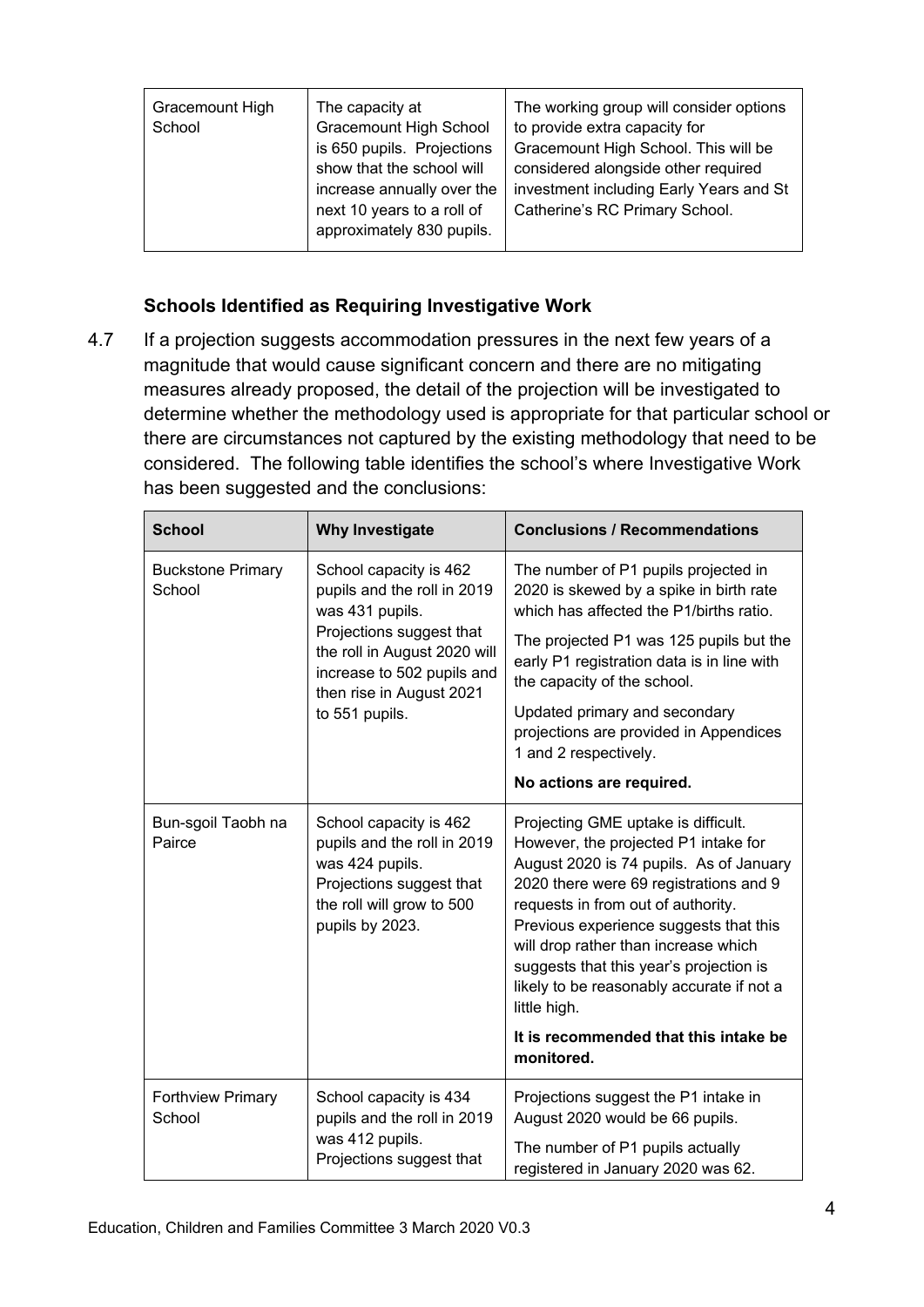|                                               | the roll will grow to 440<br>pupils by 2022.                                                                                                                                                                          | Previous experience suggests that this<br>will drop before August 2020 and an<br>intake of less than 60 is likely.<br>Accordingly, no immediate pressures<br>are anticipated.<br>No actions are required.                                                                                                                                                                                                                                                                                                                                                                                     |
|-----------------------------------------------|-----------------------------------------------------------------------------------------------------------------------------------------------------------------------------------------------------------------------|-----------------------------------------------------------------------------------------------------------------------------------------------------------------------------------------------------------------------------------------------------------------------------------------------------------------------------------------------------------------------------------------------------------------------------------------------------------------------------------------------------------------------------------------------------------------------------------------------|
| <b>Nether Currie</b><br><b>Primary School</b> | School capacity is 210<br>pupils and the roll in 2019<br>was 175 pupils.<br>Projections suggest that<br>the roll will grow to 300<br>pupils after 10 years.                                                           | The projected P1 intake for August 2020<br>is 25 pupils. As of January 2020 there<br>were 24 registrations.<br>Families moving into existing housing<br>stock within the Nether Currie catchment<br>in the last five years has led to P1 levels<br>being almost double the birth rate. This<br>has created a very high birth-to-P1<br>factor when compared to the wider city.<br>This factor has been applied to the<br>births in the new larger catchment area<br>which in turn may have created<br>artificially high P1 projections.<br>It is recommended that this intake be<br>monitored. |
| St Francis RC<br><b>Primary School</b>        | School capacity is 315<br>pupils and the roll in 2019<br>was 264 pupils.<br>Projections suggest that<br>the roll will grow to 359<br>pupils by 2027.                                                                  | The ability to prioritise baptised RC<br>pupils means that there are greater<br>controls available where RC schools are<br>concerned. The number of P1<br>registrations for August 2020 is<br>consistent with the capacity of the<br>school.<br>It is recommended that this intake be<br>monitored.                                                                                                                                                                                                                                                                                           |
| Balerno High School                           | School capacity is 850<br>pupils and the roll in 2019<br>was 752 pupils.<br>Projections suggest that<br>the roll will grow to 1091<br>pupils over the next 10<br>years.                                               | The 2019 projection for Balerno High<br>School is nearly 200 pupils higher than<br>the 2018 projections. It is expected that<br>out of catchment places will fill the S1 to<br>its 160 capacity until 2023. Beyond 2023<br>the number of catchment pupils retained<br>will exceed 160 pupils.<br>In the longer term Balerno is part of the<br>WAVE4 programme.<br>It is recommended that this intake be<br>monitored.                                                                                                                                                                         |
| Boroughmuir High<br>School                    | School capacity is 1,150<br>pupils and the roll in 2019<br>was 1,310 pupils. An<br>extension to the school<br>building will increase the<br>capacity to 1,560 pupils<br>from August 2021.<br>Projections suggest that | The Boroughmuir projections for 2018 &<br>2019 follow a similar trajectory until<br>2026 where the 2019 projections<br>continue to increase while the 2018<br>projections start to plateau.<br>This is principally due to the skewed<br>data from the Buckstone Primary School<br>projection (see above). Updated                                                                                                                                                                                                                                                                             |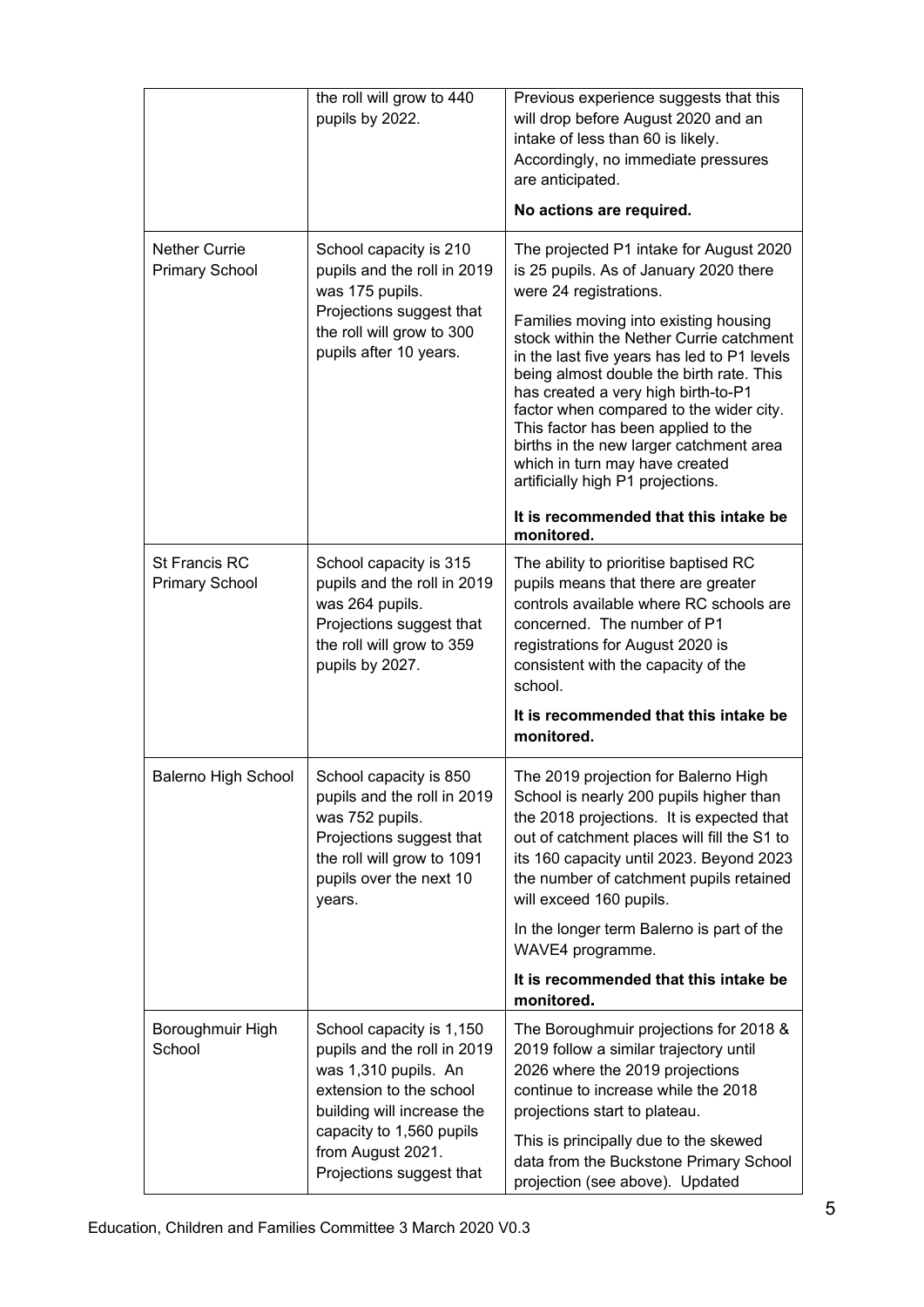| the roll will grow to 1,766<br>pupils by 2029 -<br>approximately 100 pupils<br>higher than the 2018<br>projections. | primary and secondary projections are<br>provided in Appendices 1 and 2<br>respectively.<br>The intakes and roll at Boroughmuir will<br>be closely monitored. If the extension<br>proves, in the long-term, to be<br>insufficient to accommodate catchment<br>demand then catchment change will be<br>required. There is no scope to extend                                                 |
|---------------------------------------------------------------------------------------------------------------------|---------------------------------------------------------------------------------------------------------------------------------------------------------------------------------------------------------------------------------------------------------------------------------------------------------------------------------------------------------------------------------------------|
|                                                                                                                     | Boroughmuir High School further.<br>Should catchment change ultimately be<br>required, proposals would be developed<br>to take account of CityPlan 2030 as part<br>of the Council's Education Appraisal.<br>Until such time as an Education<br>Appraisal has been completed it is not<br>possible to identify how a catchment<br>change would impact on existing<br>catchment arrangements. |

## **Live Projects**

4.8 There are a number of schools listed in the projections published in December 2019 that are listed as being 'Live' projects. The following section provides a summary of the latest status and progress of these projects:

#### *Castleview Primary School*

- 4.9 The Local Development Plan identifies a requirements for 3 additional classroom spaces and a dining hall extension to meet projected demand for places from pupils generated by the significant amount of new housing in the area.
- 4.10 A desktop study and a visit to the school to assess requirements by Learning Estate Planning Officers, together with the latest P1 registration data suggests that the requirement for this is not imminent. Accordingly, the position will continue to be monitored with the appropriate solution identified and progressed at the appropriate time.

#### *Corstorphine, Cramond and Hillwood Primary Schools*

4.11 Corstorphine, Cramond and Hillwood Primary Schools continue to show significant growth in later years due to the Maybury and Cammo developments which are located within their catchment areas. However; a statutory consultation proposing the establishment of a new Maybury Primary School with a catchment area incorporating sections of the Corstorphine, Cramond and Hillwood Primary School catchments has been undertaken. Should this proposal progress to delivery, the accommodation pressures indicated by projections at Corstorphine, Cramond and Hillwood Primary Schools would disappear. The recommended outcomes of this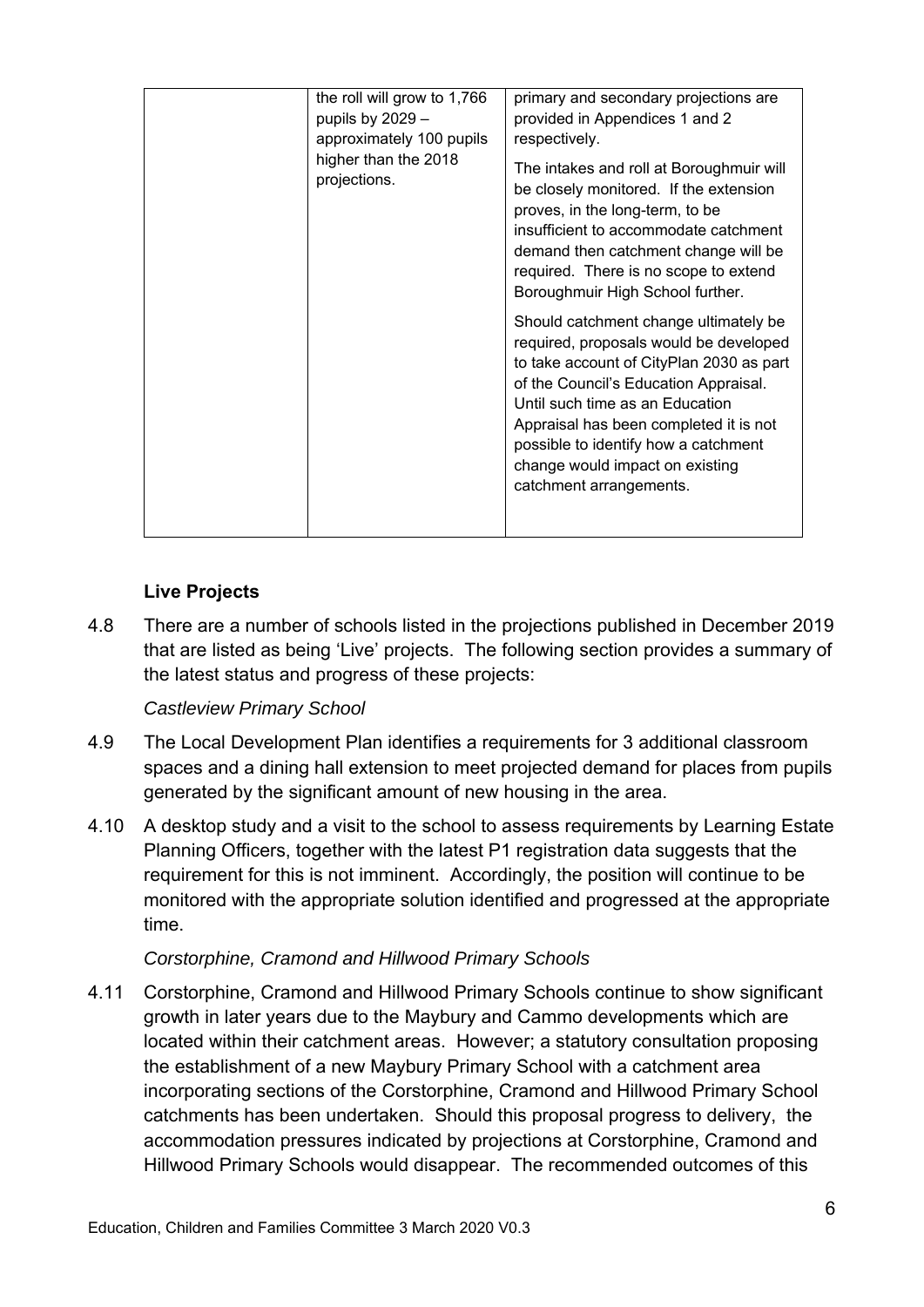consultation will be considered by full Council at its meeting on Thursday 12 March 2020.

## *Deanpark Primary School*

- 4.12 Following the Council's approval in March 2019 of the recommendation arising from the statutory consultation proposing to realign the catchment areas of Currie Primary School, Nether Currie Primary School, Dean Park Primary School, Currie High School and Balerno High School, work has begun to identify how Deanpark Primary School can best be extended.
- 4.13 A working group consisting of officers from the Council's Learning Estate Planning Team, school management and parent representatives met with an architect in mid-December 2019 to consider a number of options allowing the delivery of additional classroom space by August 2021.
- 4.14 Following feedback from the working group the architect has progressed the development of several of these options and these will be the subject of further Working Group discussions in February 2020. Consultation with the wider parent forum and community will be undertaken once the option(s) to be progressed have been refined.

## *Echline and Queensferry Primary Schools*

- 4.15 The roll projections for Echline and Queensferry Primary Schools show that both schools will exceed their capacity as a result of pupils generated from the high number of significant housing developments within their catchment areas.
- 4.16 The most significant of these is the Builyeon Road development which is located within Echline's catchment area. A statutory consultation proposing the establishment of a new Builyeon Road Primary School will be progressed once a masterplan for the new development becomes available.
- 4.17 A statutory consultation proposing the realignment of the catchment areas of Queensferry Primary School and Echline Primary School concluded in November 2019. Should this proposal progress it would ease pressure on Queensferry Primary School, which is currently under pressure from new housing in the Scotstoun area, and require that Echline Primary School be extended from 12 to 14 classes. The recommended outcomes of this consultation will be considered by full Council at its meeting on Thursday 12 March 2020.
- 4.18 Should additional classrooms at Echline be recommended and approved, the intention would be to combine the requirement for the new classrooms with expansion of Early Years provision at Echline Primary. This will drive efficiencies and allow a more holistic approach to the design development.

## *Fox Covert Primary School and St Andrew's Fox Covert RC Primary School*

4.19 Rising rolls at Fox Covert Primary School have previously required the construction of a 4 classroom extension, completed in August 2017. As part of this development a second phase was planned allowing the delivery of a further 2 classrooms at a later date.

 $\mathbf{r}$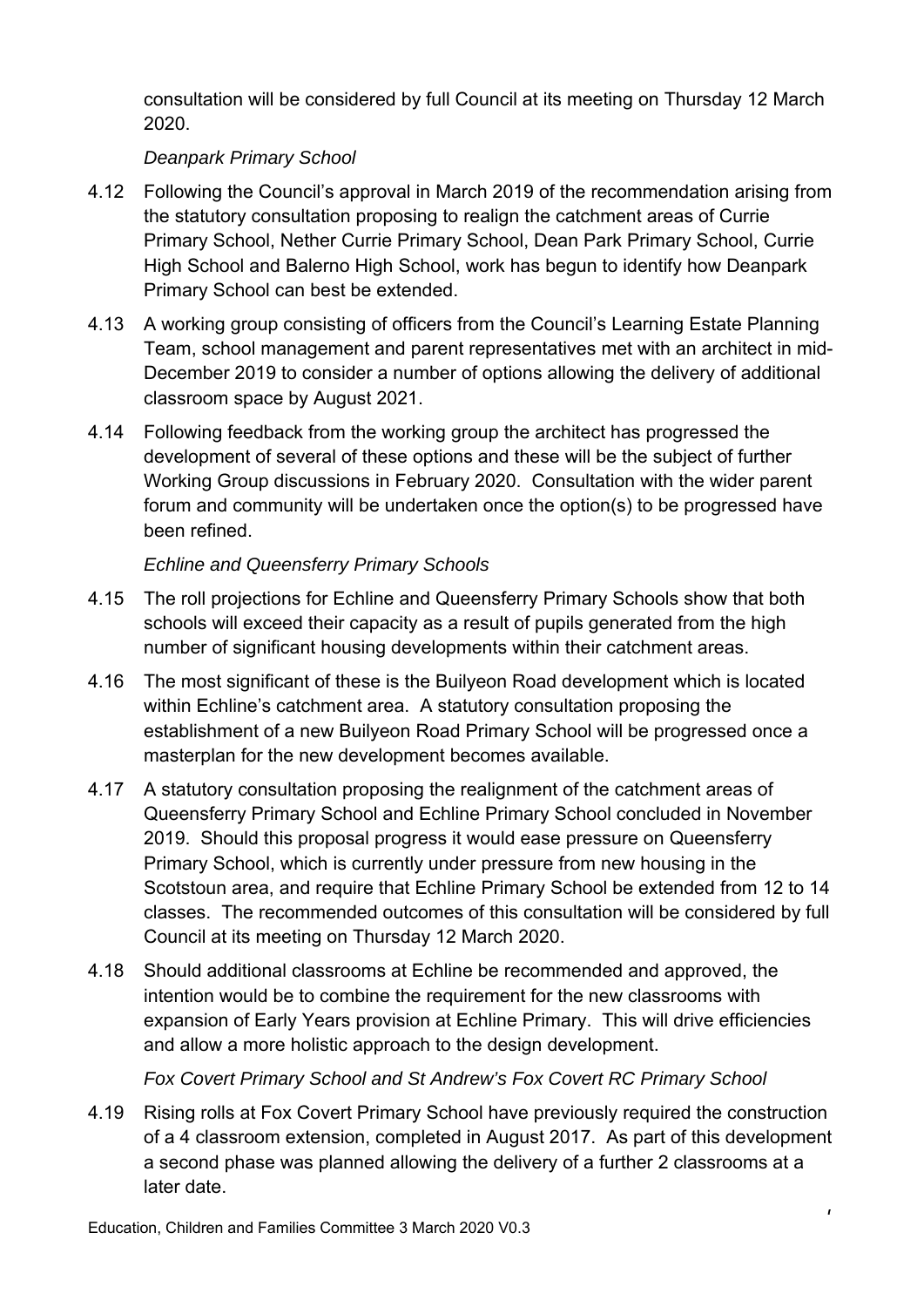- 4.20 This phase 1 extension is now full. While the roll at Fox Covert has now stabilised, projections continue to show some growth. Additionally, the LDP identifies a requirement for additional classroom space at the adjoining St Andrew's Fox Covert RC Primary to support demand for Roman Catholic places from the Maybury and Cammo housing developments.
- 4.21 Work on the phase 2 extension will begin in March 2020 and complete in August 2020.

#### *Gilmerton and Gracemount Primary Schools*

4.22 Projections for Gilmerton and Gracemount Primary Schools continue to show considerable growth. However, the completion of the new Broomhills Primary School in August 2020 which incorporates sections of the catchment areas of both Gracemount and Gilmerton is expected to allow much of this projected demand to be met. In the longer term the provision of a new school as part of the Gilmerton Station Road developments will provide greater flexibility in the area and take pressure off Gilmerton Primary School.

## *Granton Primary School*

- 4.23 Projections for Granton Primary School show growth beyond 21 classes from August 2025. The school is currently a 20-class capacity. A new primary school will be required to support the Granton Waterfront development and it is anticipated that the catchment area of this new school will incorporate some of the existing Granton Primary School catchment.
- 4.24 In the short-term, the completion of the new nursery in the grounds of Granton Primary School for August 2020 will also allow the relocation of Early Years services from the main school building providing additional classroom space.

#### *Kirkliston Primary School*

- 4.25 A consultation proposing the establishment of a P1 and P2 annexe of Kirkliston Primary School at Kirkliston Leisure Centre has been undertaken. The recommendations arising from this consultation will be considered by the Council at its meeting on 30 April 2020. Should the consultation proposal be progressed, this would increase the capacity of Kirkliston Primary School to allow projected demand to be accommodated.
- 4.26 Should the proposals set out in the consultation paper not progress, the 4 classroom temporary unit delivered in August 2019 has been designed so that a further 4 classrooms could be provided as an upper level.

#### *Newcraighall Primary School*

4.27 The New Brunstane housing development is within the catchment area of Newcraighall Primary School. Estimated pupil generation from this development has pushed the school roll projection for Newcraighall Primary School beyond the school's available capacity. Accordingly, a statutory consultation proposing the relocation of Newcraighall Primary School to a new, larger site and building within the new development has been undertaken. The recommended outcomes of this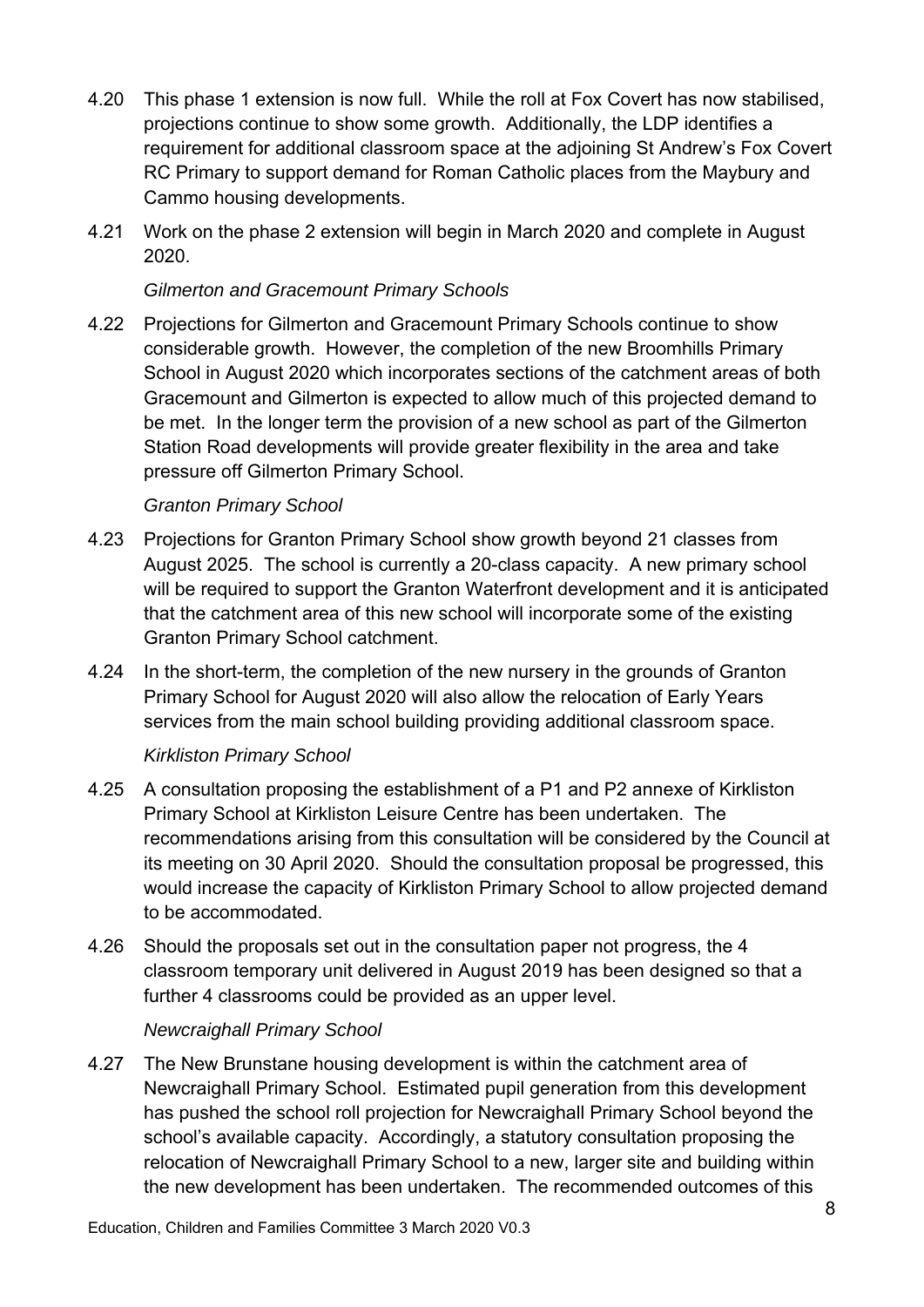consultation will be considered by full Council at its meeting on Thursday 12 March 2020.

## *Ratho Primary School*

- 4.28 In December 2018 "The Growing City, School Roll Projections and Future Accommodation Requirements" report to the Education, Children and Families Committee identified Ratho Primary School as requiring expansion. Officers considered the options available to extend the school and concluded that the option that offered best value; was most appropriate for education; that met the Council's requirement to limit its carbon footprint and that made best use of existing capacity, was to repurpose the adjoining Community Centre for both school and community use. This proposal would be made possible due to the existing lack of timetabled activity at the Community Centre during the school day and the provision of a Community space as part of a new Early Years and library development on the same site.
- 4.29 However, while the latest projections continue to show a requirement for expansion, the number of pupils registered for P1 in August 2020 (as of January 2020) is lower than projected. With two P7 classes leaving at the end of the 2020/21 session there will also be sufficient capacity for a high P1 intake in August 2021. This means that the school will be in a position to accommodate required demand until at least August 2022 which is therefore the earliest that creation of additional capacity through use of the Community Centre would now have to be delivered. The situation will therefore continue to be kept under review including the future use of the existing nursery which will, following the opening of the new nursery in August 2021, be surplus to requirements.
- 4.30 While the school should have the classroom space to accommodate intakes in the next two years, the school does lack General Purpose (GP) space. The Scottish Government recommendation for a school of 11 classes is 2 GP rooms and Ratho Primary School only has one. The school does benefit from some good breakout space but it is recommended that from now on, the regular use of existing spaces within the adjoining Community Centre, including the games hall, be timetabled in coordination with the Community Centre's Management Committee.
- 4.31 This may require that storage of, for example music equipment, art or cooking supplies be accommodated on a more permanent basis within the Community Centre. Supplementing school space with the space available during the day in the Community Centre should provide the school with a good level of general-purpose provision.

#### *South Morningside Primary School*

4.32 While the projections for South Morningside Primary School continue to show that the school will face accommodation pressures, the projections do not take account of the catchment changes that will take place following the completion of the new Canaan Lane Primary School in August 2021. The new school will ensure there is sufficient capacity in the local area.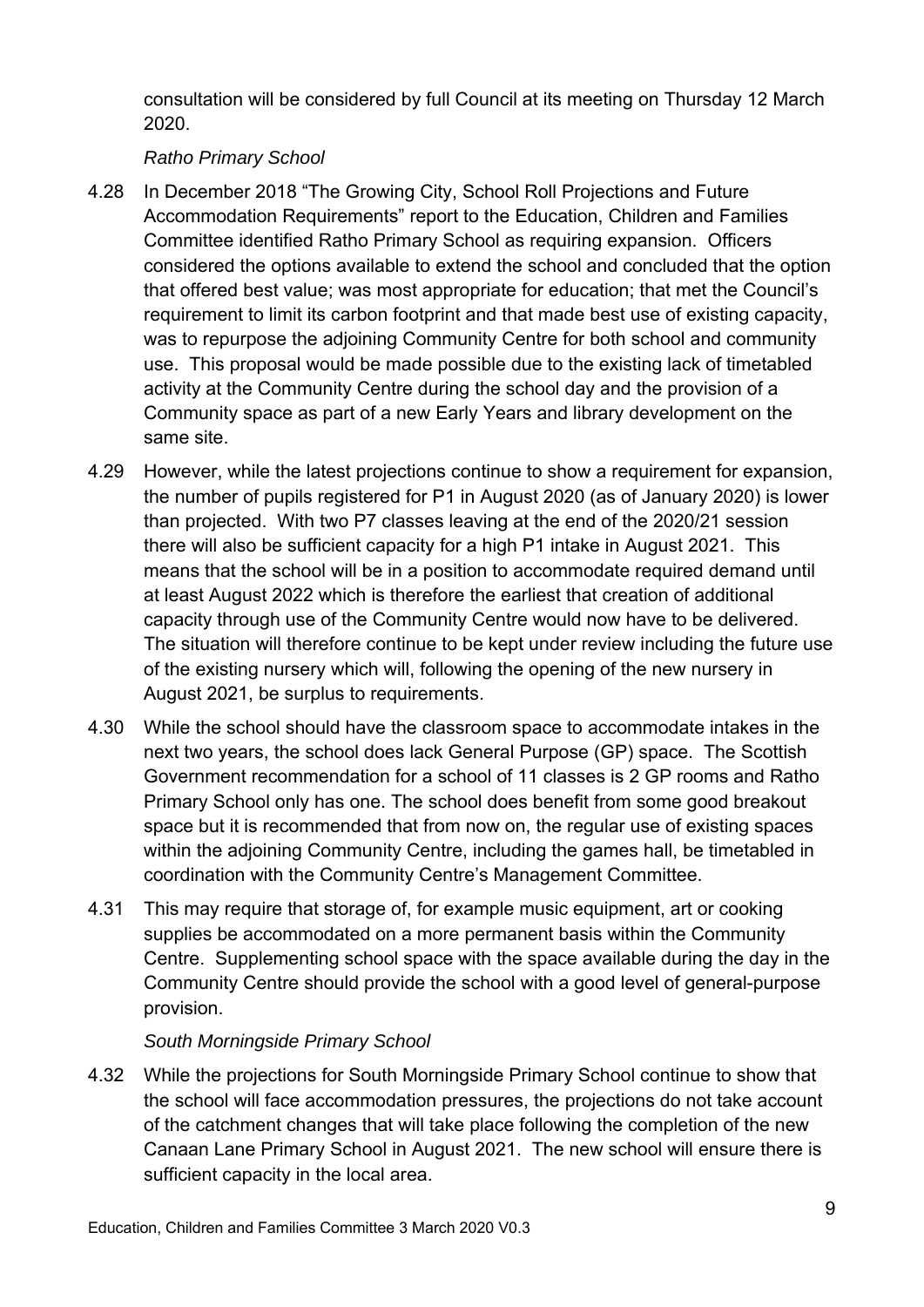#### *St Catherine's RC Primary School*

- 4.33 Work has begun on the redesign of St Catherine's RC Primary School which will be rebuilt following the findings that it would no longer be economically prudent to continue investing in the fabric of the existing building. An initial engagement meeting with St Catherine's RC Primary School parents took place in January to let them know that an architect has been commissioned to produce a masterplan for the design that takes account of the feedback received during the "My Gracemount" consultation in 2019.
- 4.34 Further engagement with parents from St Catherine's RC Primary School, with neighbouring schools and with the wider community will take place following the conclusion of the master planning work being undertaken.

#### *St David's RC Primary School*

- 4.35 Rising rolls at St David's RC Primary School have previously required the construction of a 4 classroom extension, completed in August 2015. As part of this development a second phase was planned allowing the delivery of further classrooms at a later date.
- 4.36 While there is capacity to accommodate it's P1 intake in August 2020 without an extension the roll at the school has continued to grow. In addition, the LDP identifies a requirement for additional classroom space at the adjoining St Andrew's Fox Covert RC Primary to support demand for Roman Catholic places from the Maybury and Cammo housing developments.
- 4.37 Accordingly, design development work on the phase 2 extension has begun and the extension will be scheduled for delivery in August 2021.

#### *St John Vianney RC Primary School*

- 4.38 Projections for St John Vianney RC Primary School show growth beyond its 11 class capacity from August 2021. The Local Development Plan identifies a requirement to extend RC provision within this area of the city, with a 2 classroom extension identified for St John Vianney RC Primary. This expansion will take place from August 2020 through the relocation of nursery classes to a new Early Years Centre on the school site.
- 4.39 The vacant classrooms will be refurbished following completion of the school's award winning Future School's design which is being lead by a project management team from P5.

#### *Victoria Primary School*

4.40 Growth from the Wester Harbour developments has increased pressure on Victoria Primary School with classes now accommodated in a Rising Rolls building and temporary units. Accordingly, a replacement school building is currently under construction on a site in the Western Harbour and is due to complete in Easter 2021.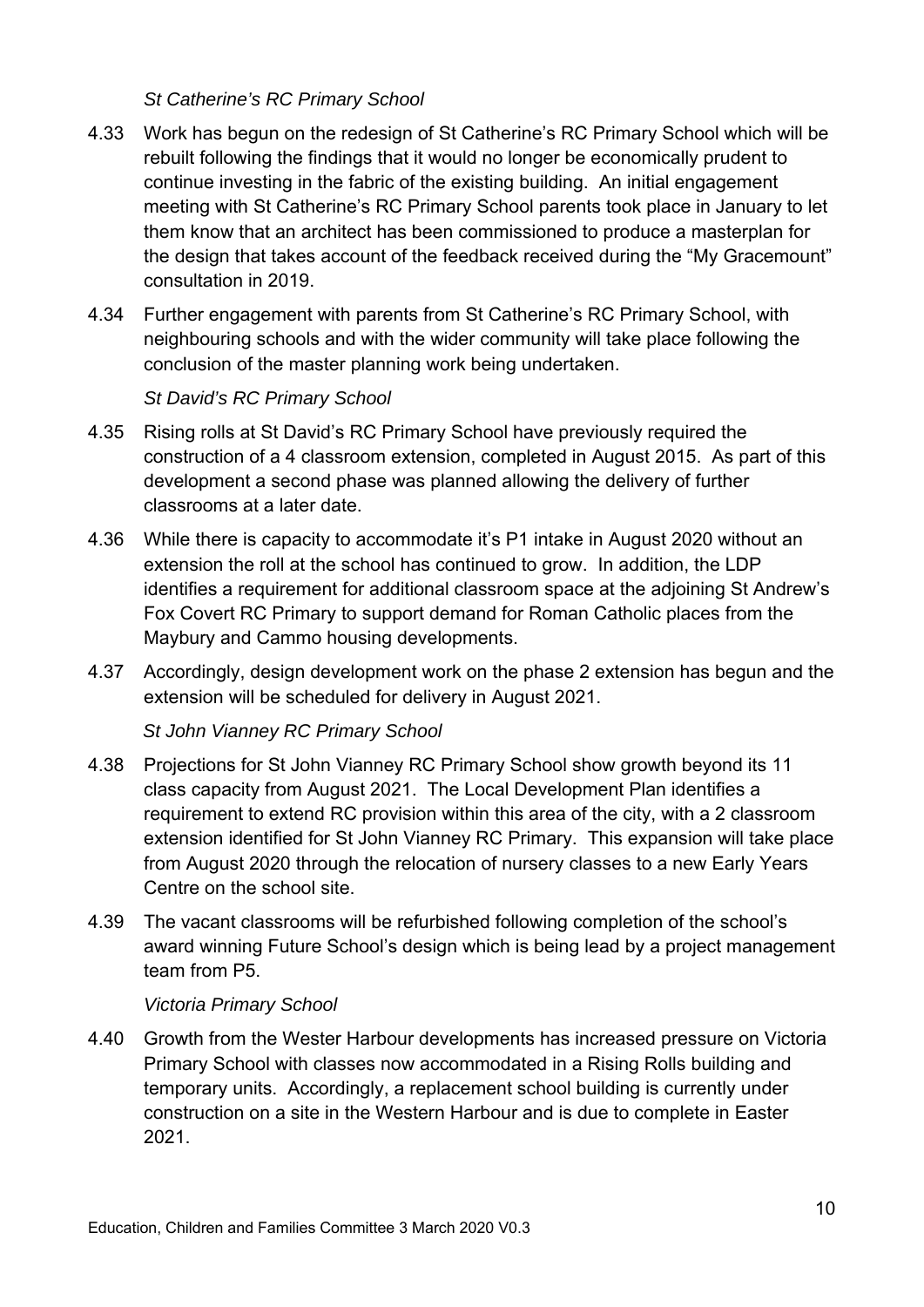#### *Boroughmuir High School*

4.41 Works on the extension of Boroughmuir High School will begin in June 2020 and complete 12 months later. Further details of the requirement are in section 4.7 of this paper.

#### *Castlebrae High School*

4.49 The replacement Castlebrae High School is due to open in August 2021.

#### *Craigmount High School*

- 4.43 Craigmount High School shows significant growth in later years due to the Maybury development which being located within its catchment area. A statutory consultation proposing the establishment of a new Maybury Primary School would, if approved, align the new Maybury Primary School with Craigmount High School.
- 4.44 Proposals for the development of a new West Edinburgh/Kirkliston High School, (which depending on its location could ultimately be the cluster secondary school for the new Maybury Primary School), will be considered as part of the City Plan 2030 Choices consultation. In the meantime, it is necessary to develop an expansion strategy for Craigmount High School which, if the West Edinburgh High School option cannot be delivered in a suitable location, will be required to expand from is current 1,400 pupil capacity to around 1,800 pupils. Accordingly, a feasibility study will be commissioned and a Working Group established.

#### *James Gillespie's High School*

- 4.45 The projections for James Gillespie's High School demonstrate that it no longer has the capacity to support a growing Gaelic Medium intake. In previous years the number of pupils transferring from primary to secondary Gaelic Medium Education were low, however, with the establishment of Bun Sgoil Taobh na Pairce, James Gillespie's High School has gained an additional feeder primary school.
- 4.46 Design work is underway to develop proposals for the accommodation at Darroch, which was used as an annexe of James Gillespie's High School when the new school building was being constructed. The use of this building by Gaelic Medium pupils will provide an immersive environment and take pressure of facilities on the main James Gillespie's High School site.
- 4.47 In the long-term, proposals are being developed to create a dedicated Gaelic Medium secondary school. The realignment of GME pupils with a new GME school will significantly reduce the pressure on James Gillespie's High School.

#### *Liberton High School*

- 4.48 Liberton High School is a part of the WAVE4 programme and requires to be replaced. A detailed design process will begin in February 2020 should funding be allocated through the Council's budget processes.
- 4.49 In the short-term, the Rising Rolls at Liberton High School will be met through the provision of modular accommodation. Six new classrooms will be delivered for August 2020 to provide capacity for the 2020/21 session.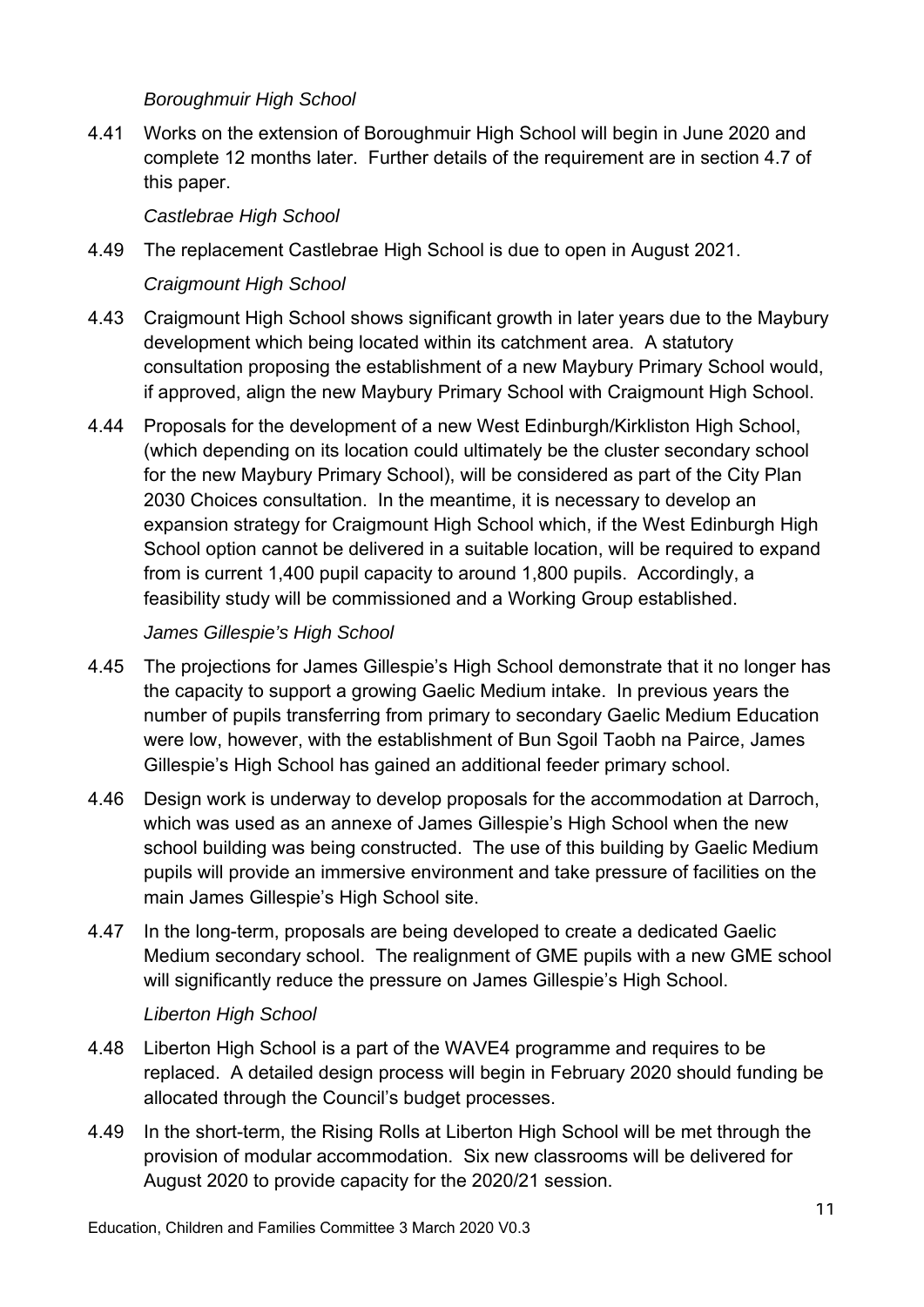4.50 The December 2020 projections forecast 205 catchment pupils for August 2020 and registrations as of January 2020 stand at 200. However, the final projected S1 intake of 160 may be lower than the actual intake if a greater percentage of pupils choose to remain at their catchment school or are unsuccessful in gaining places elsewhere.

#### *Portobello High School*

4.50 Minor works are currently under way to reconfigure some classroom spaces. This will provide sufficient capacity to address the rising rolls.

## *Queensferry Community High School*

- 4.52 The new Queensferry Community High School is scheduled to open in March 2020. The school includes within its projections the development site at Builyeon Road which will be served by a new primary school.
- 4.53 Queensferry's catchment area also includes Kirkliston. Queensferry's capacity cannot support both Kirkliston and a developing Builyeon Road Primary School. A solution is required to provide Kirkliston with a permanent and sustainable conclusion of the City Plan 2030 Choices consultation when the location for additional secondary provision can be finalised.

## *The Royal High School*

- 4.54 Plans are being progressed for an extension of The Royal High School which will allow it to accommodate projected demand. The new extension is programmed for delivery in August 2021. However, the school faces immediate accommodation pressures with the S1 intake for August 2020 being higher than the capacity of the existing accommodation can sustain. To address this, plans have been developed to undertake works during the summer which will provide the school with additional Science labs.
- 4.55 Dining is a significant issue for the school with the present small dining facility struggling to accommodate growing demand. Accordingly, Council officers are working with the school management team to identify possible short and medium term solutions. In the long-term, a feasibility study has been commissioned to explore how the dining room could be physically extended into an adjacent internal courtyard.

#### *Trinity Academy*

4.56 Trinity Academy is part of the WAVE4 programme. Funding has been provided to allow the construction of new PE facilities for the school on the Bangholm playing fields site. This will allow the demolition of some existing facilities on the main site to facilitate the development of a second phase of accommodation provision. The scope and brief for this second, more extensive phase of works is in development with involvement of school management and a Parent Working group. Detailed wider public consultation will follow as plans develop.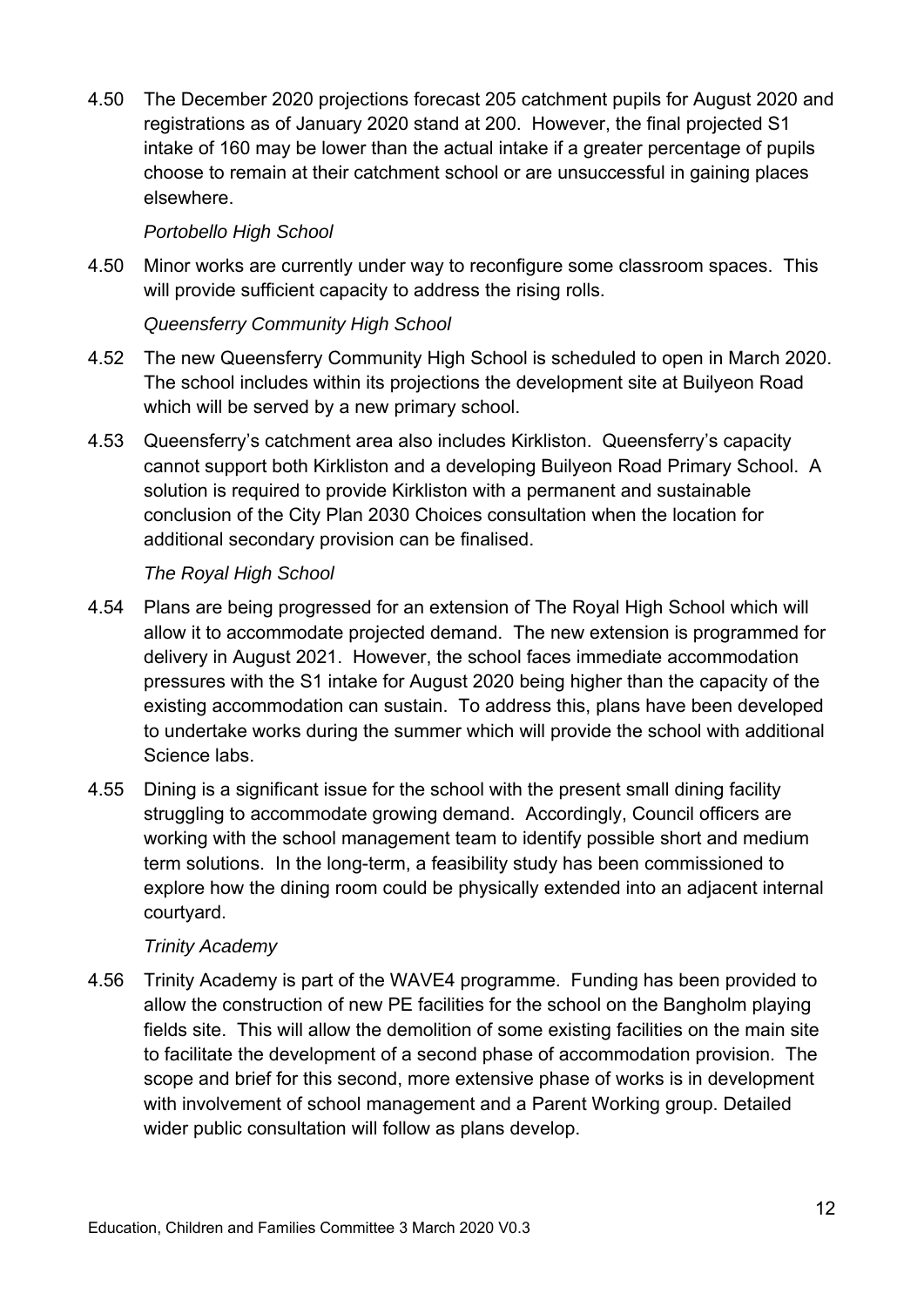## **5. Next Steps**

5.1 To follow.

## **6. Financial Impact**

- 6.1 This report provides a status update and does not in itself make recommendations that have a direct financial consequence for the Council.
- 6.2 Any new infrastructure project requires a business case, including details of the capital and revenue financial implications, to be submitted to the Asset Management Board before being considered by the Council as part of an appropriate budget setting process.

## **7. Stakeholder and Community Impact**

- 7.1 Where necessary Working Groups consisting of Learning Estate Planning Officers, School Management and Parent Representatives will be formed to consider the right solution for the accommodation pressures the projections may suggest.
- 7.2 Where required any statutory consultations will be conducted in line with the procedures set out in the Schools (Consultation) (Scotland) Act 2010 as amended by the Children and Young People (Scotland) Act 2014.

## **8. Background reading/external references**

- 8.1 Education, Children and Families Committee, 18 December 2018: "The Growing City, School Roll Projections and Future Accommodation Requirements"
- 8.2 Education, Children and Families Committee, 21 May 2019: "Future Statutory Consultation Requirements"

## **9. Appendices**

- 9.1 Appendix 1 Primary School Roll Projections 2019-2029
- 9.2 Appendix 2 Secondary School Roll Projections 2019-2029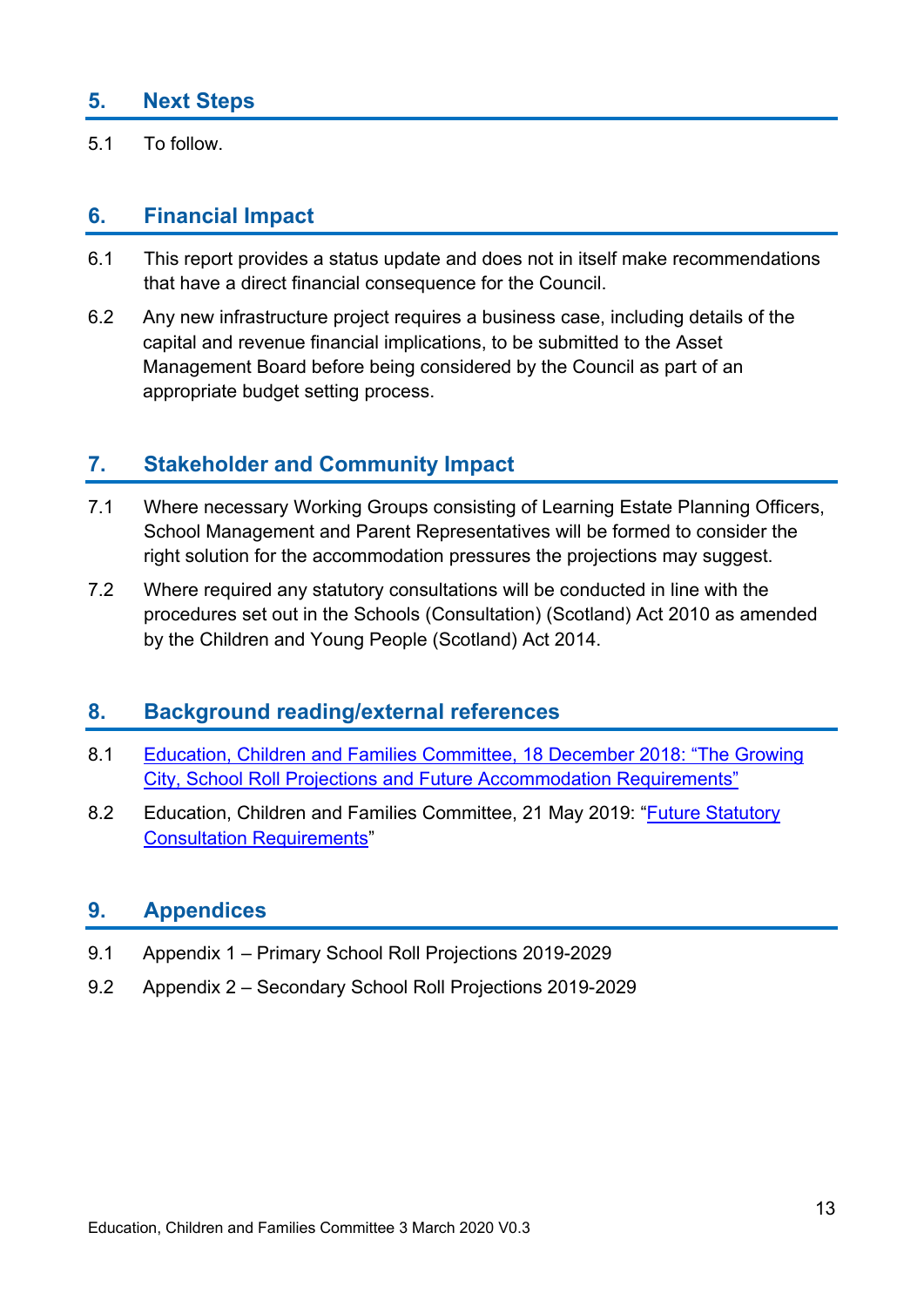#### **Primary School Roll Projections 2019-2029**

| <b>School</b>                       | <b>Capacity</b>  | <b>Classes</b>  | 2019             | 2020 | 2021             | 2022             | 2023             | 2024             | 2025             | 2026             | 2027             | 2028             | 2029             |
|-------------------------------------|------------------|-----------------|------------------|------|------------------|------------------|------------------|------------------|------------------|------------------|------------------|------------------|------------------|
| <b>Abbeyhill Primary School</b>     | 231              | 9               | 162              | 159  | 160              | 160              | 161              | 161              | 157              | 154              | 153              | 154              | 148              |
| <b>Balgreen Primary School</b>      | 420              | 14              | 356              | 337  | 330              | 318              | 312              | 302              | 288              | 285              | 283              | 283              | 285              |
| <b>Blackhall Primary School</b>     | 504              | 18              | 448              | 421  | 412              | 410              | $\frac{1}{375}$  | 355              | 334              | 324              | $\overline{313}$ | 317              | 308              |
| <b>Bonaly Primary School</b>        | 462              | 16              | 429              | 425  | 437              | 433              | 442              | 440              | 437              | 446              | 449              | 448              | 459              |
| <b>Broomhouse Primary School</b>    | 259              | 10              | 228              | 234  | 254              | 250              | 255              | $\overline{261}$ | 264              | 261              | 275              | $\overline{273}$ | $\overline{275}$ |
| <b>Broughton Primary School</b>     | 462              | 16              | 380              | 393  | 404              | 417              | 412              | 401              | 385              | $\overline{377}$ | 369              | 365              | 366              |
| <b>Brunstane Primary School</b>     | 420              | 14              | 225              | 239  | 249              | 256              | 255              | $\overline{242}$ | 239              | 226              | $\overline{210}$ | 199              | 199              |
| <b>Bruntsfield Primary School</b>   | 630              | $\overline{21}$ | 618              | 609  | 600              | 608              | 592              | 594              | 598              | 582              | 595              | 608              | 603              |
| <b>Buckstone Primary School</b>     | 462              | $\overline{16}$ | 431              | 436  | 450              | 438              | 429              | 430              | 418              | 405              | 396              | 390              | 380              |
| Bun-sgoil Taobh na Pairce           | 462              | $\overline{16}$ | 424              | 448  | 456              | 481              | 500              | 497              | 509              | 504              | 506              | 509              | 509              |
| <b>Canal View Primary School</b>    | 420              | 14              | 358              | 337  | 324              | 329              | 330              | 321              | 333              | 319              | 344              | 344              | 344              |
| <b>Carrick Knowe Primary School</b> | 504              | $\overline{18}$ | 344              | 333  | 300              | 293              | 278              | 266              | 263              | 258              | 260              | 261              | 258              |
| <b>Castleview Primary School</b>    | 434              | $\overline{15}$ | 325              | 399  | 445              | 464              | 465              | 481              | $\overline{514}$ | $\overline{517}$ | 524              | 499              | 496              |
| <b>Clermiston Primary School</b>    | 476              | 17              | 468              | 474  | 485              | 474              | 452              | 443              | 433              | 442              | 439              | 430              | 438              |
| <b>Clovenstone Primary School</b>   | 434              | $\overline{15}$ | 231              | 226  | 217              | 205              | 196              | 192              | 186              | 174              | 174              | 174              | 174              |
| <b>Colinton Primary School</b>      | 315              | $\overline{12}$ | 168              | 164  | 159              | 142              | 128              | 119              | 114              | 112              | 114              | 113              | 116              |
| <b>Corstorphine Primary School</b>  | 630              | $\overline{21}$ | 542              | 539  | 539              | 535              | 575              | 658              | 716              | 769              | 807              | 839              | 882              |
| <b>Craigentinny Primary School</b>  | 420              | $\overline{14}$ | 270              | 267  | 283              | 281              | 278              | $\overline{274}$ | 280              | 280              | 282              | 281              | 284              |
| <b>Craiglockhart Primary School</b> | 476              | $\overline{17}$ | 359              | 340  | 340              | 321              | 312              | 301              | 297              | 298              | 297              | 294              | $\overline{307}$ |
| <b>Craigour Park Primary School</b> | 560              | 20              | 513              | 508  | 519              | 516              | 520              | 513              | 516              | 492              | 491              | 498              | 521              |
| <b>Craigroyston Primary School</b>  | 434              | 15              | 281              | 283  | 280              | 295              | 299              | 310              | 321              | 332              | 345              | 350              | 339              |
| <b>Cramond Primary School</b>       | 476              | 17              | 425              | 424  | 444              | 457              | 483              | 477              | 489              | 505              | 506              | 501              | 504              |
| <b>Currie Primary School</b>        | 546              | $\overline{19}$ | 502              | 520  | 531              | 522              | 527              | $\overline{515}$ | 480              | 463              | 447              | 447              | 451              |
| <b>Dalmeny Primary School</b>       | 112              | $\overline{5}$  | 85               | 83   | 85               | 91               | $\overline{90}$  | $\overline{95}$  | $\overline{90}$  | $\overline{93}$  | 95               | 95               | 94               |
| <b>Dalry Primary School</b>         | 420              | 14              | 259              | 262  | 271              | 265              | 273              | 289              | 286              | 296              | 291              | 288              | 283              |
| Davidson's Mains Primary School     | 630              | $\overline{21}$ | 561              | 550  | 533              | 503              | 510              | 504              | 497              | 479              | 472              | 474              | 480              |
| Dean Park Primary School            | 476              | 17              | 469              | 488  | 495              | 508              | 506              | 507              | $\overline{515}$ | 503              | 494              | 501              | 502              |
| <b>Duddingston Primary School</b>   | 434              | 15              | $\overline{377}$ | 371  | $\overline{375}$ | 386              | 376              | 370              | 362              | 362              | 362              | 362              | 351              |
| <b>East Craigs Primary School</b>   | 476              | 17              | 429              | 423  | 408              | 413              | 415              | 429              | 431              | 422              | 422              | 433              | 423              |
| <b>Echline Primary School</b>       | 315              | $\overline{12}$ | 303              | 306  | 312              | 319              | 326              | 339              | $\overline{371}$ | 383              | 400              | 419              | 442              |
| <b>Ferryhill Primary School</b>     | 420              | $\overline{14}$ | 355              | 351  | $\frac{1}{343}$  | 339              | 325              | 311              | 306              | 296              | 287              | 287              | 291              |
| Flora Stevenson Primary School      | 630              | $\overline{21}$ | 581              | 586  | 569              | 563              | 548              | 532              | $\overline{514}$ | 500              | 497              | 500              | 503              |
| <b>Forthview Primary School</b>     | 434              | $\overline{15}$ | 412              | 428  | 438              | 440              | 431              | 432              | 432              | 433              | 426              | 426              | 426              |
| Fox Covert ND Primary School        | 294              | $\overline{11}$ | 287              | 292  | 302              | $\overline{312}$ | 297              | 289              | 284              | 290              | 280              | $\overline{277}$ | $\overline{277}$ |
| Fox Covert RC Primary School        | $\overline{217}$ | $\overline{8}$  | 155              | 150  | 155              | 154              | 170              | 186              | $\overline{202}$ | $\overline{209}$ | $\overline{214}$ | $\overline{221}$ | 228              |
| <b>Gilmerton Primary School</b>     | $\overline{546}$ | 19              | 473              | 533  | 596              | 687              | $\overline{739}$ | 770              | 781              | 768              | 752              | 738              | 727              |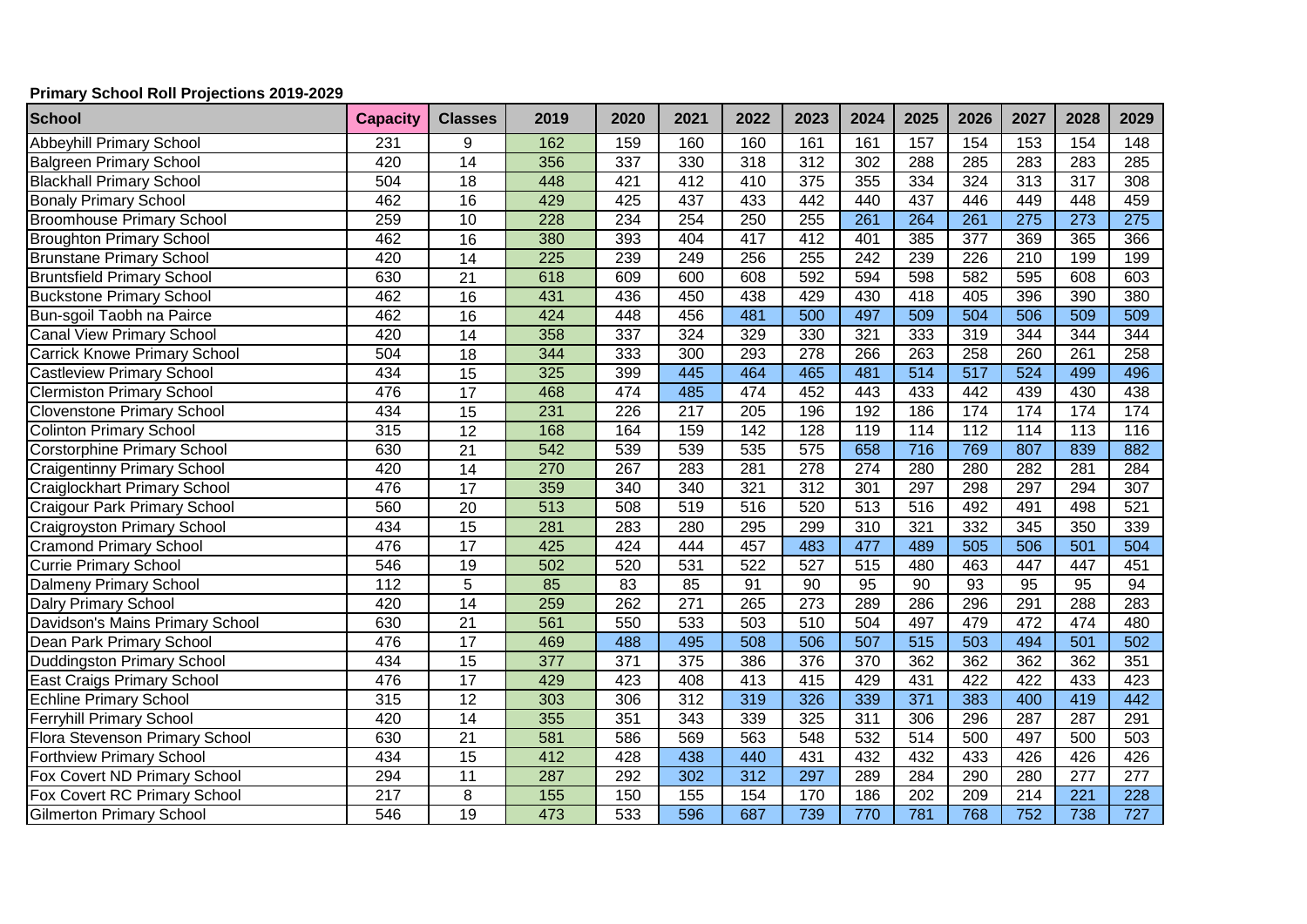#### **Primary School Roll Projections 2019-2029**

| <b>School</b>                        | <b>Capacity</b>  | <b>Classes</b>  | 2019              | 2020             | 2021             | 2022             | 2023             | 2024             | 2025             | 2026             | 2027             | 2028             | 2029             |
|--------------------------------------|------------------|-----------------|-------------------|------------------|------------------|------------------|------------------|------------------|------------------|------------------|------------------|------------------|------------------|
| <b>Gracemount Primary School</b>     | 560              | 20              | 513               | 537              | 570              | 607              | 630              | 617              | 634              | 630              | 657              | 666              | 681              |
| <b>Granton Primary School</b>        | 560              | 20              | 482               | 501              | 529              | 560              | 535              | 546              | 599              | 621              | 634              | 635              | 638              |
| <b>Gylemuir Primary School</b>       | 546              | 19              | 503               | 489              | 474              | 472              | 488              | 488              | 482              | 491              | 502              | 516              | $\overline{527}$ |
| Hermitage Park Primary School        | 420              | 14              | 317               | $\overline{310}$ | 301              | 287              | 271              | 260              | 255              | 253              | 249              | 247              | 250              |
| <b>Hillwood Primary School</b>       | $\overline{84}$  | $\overline{4}$  | 62                | 61               | 67               | 81               | $\overline{92}$  | $\overline{92}$  | 96               | $\overline{95}$  | $\overline{98}$  | $\overline{98}$  | 100              |
| <b>Holy Cross RC Primary School</b>  | 315              | 12              | 292               | 281              | 280              | 268              | 254              | 251              | 253              | 264              | 267              | $\overline{275}$ | $\overline{277}$ |
| James Gillespie's Primary School     | 630              | 21              | 623               | 627              | 597              | 564              | $\overline{543}$ | 530              | $\overline{518}$ | 511              | 497              | 513              | 530              |
| Juniper Green Primary School         | 434              | 15              | 412               | 405              | 398              | 404              | 417              | 431              | 453              | 460              | 469              | 479              | 470              |
| <b>Kirkliston Primary School</b>     | 560              | 20              | 625               | 696              | 751              | 835              | 886              | 930              | 965              | 1008             | 1019             | $\frac{1021}{2}$ | 1019             |
| Leith Primary School                 | 476              | 17              | 356               | 353              | 342              | $\frac{1}{333}$  | 354              | 357              | 368              | 385              | 402              | 421              | 437              |
| Leith Walk Primary School            | 420              | 14              | 234               | 229              | $\overline{204}$ | 192              | 181              | 162              | 151              | 144              | 143              | 143              | 143              |
| <b>Liberton Primary School</b>       | 476              | $\overline{17}$ | 467               | 470              | 473              | 459              | 442              | 448              | 448              | 448              | 448              | 448              | 448              |
| Longstone Primary School             | 315              | $\overline{12}$ | 253               | 251              | 237              | 220              | 199              | 191              | 181              | 165              | 165              | 165              | 165              |
| Lorne Primary School                 | 259              | 10              | 228               | 216              | 210              | 198              | 187              | 179              | 160              | 150              | 149              | 149              | 149              |
| Murrayburn Primary School            | 420              | $\overline{14}$ | 382               | 380              | 350              | 352              | 321              | 319              | 316              | 306              | 301              | $\overline{317}$ | $\overline{312}$ |
| <b>Nether Currie Primary School</b>  | $\overline{210}$ | $\overline{7}$  | $\frac{175}{175}$ | $\overline{178}$ | 179              | 204              | $\overline{221}$ | 235              | 250              | 268              | 285              | 297              | 294              |
| <b>Newcraighall Primary School</b>   | 210              | $\overline{7}$  | 183               | $\overline{211}$ | 214              | 221              | 252              | 284              | 329              | $\frac{1}{373}$  | 407              | 448              | 490              |
| Niddrie Mill Primary School          | 434              | 15              | 301               | 321              | 331              | 330              | 333              | 339              | 339              | 324              | 325              | $\overline{317}$ | 310              |
| <b>Oxgangs Primary School</b>        | 434              | 15              | 346               | 336              | 332              | 320              | 315              | 310              | 306              | 313              | 313              | $\overline{313}$ | 318              |
| Parsons Green Primary School         | 420              | 14              | 324               | 302              | 290              | 283              | 268              | 261              | 262              | 261              | $\overline{276}$ | $\overline{276}$ | $\overline{277}$ |
| Pentland Primary School              | 504              | $\overline{18}$ | 443               | 451              | 453              | 451              | 447              | 439              | 437              | 446              | 439              | 432              | 437              |
| <b>Pirniehall Primary School</b>     | 329              | $\overline{13}$ | 279               | 256              | 242              | $\overline{227}$ | 215              | $\overline{215}$ | 208              | $\overline{219}$ | 249              | $\overline{276}$ | 302              |
| <b>Preston Street Primary School</b> | 315              | 12              | 292               | 282              | 260              | $\overline{242}$ | 242              | $\overline{223}$ | 206              | 199              | 193              | 192              | 197              |
| <b>Prestonfield Primary School</b>   | 294              | 11              | 190               | 194              | 190              | 189              | 189              | 185              | 184              | 182              | 181              | 183              | 187              |
| Queensferry Primary School           | 504              | $\overline{18}$ | 458               | 458              | 470              | 509              | 567              | 610              | 640              | 652              | 667              | 678              | 685              |
| Ratho Primary School                 | 294              | 11              | $\overline{271}$  | 310              | 318              | 336              | 350              | 359              | 366              | 369              | 370              | 374              | 378              |
| Roseburn Primary School              | 294              | 11              | 253               | 253              | 251              | 236              | 235              | 232              | 226              | 228              | 233              | 228              | 234              |
| Royal Mile Primary School            | $\overline{210}$ | $\overline{7}$  | $\overline{141}$  | 139              | 130              | 128              | 131              | 126              | 121              | 121              | 122              | 121              | 123              |
| <b>Sciennes Primary School</b>       | 630              | 21              | 652               | 625              | 627              | 614              | 586              | 558              | 544              | 524              | 528              | $\overline{513}$ | 514              |
| <b>Sighthill Primary School</b>      | 294              | 11              | $\overline{245}$  | 254              | 238              | $\overline{223}$ | 204              | 198              | 190              | 186              | 177              | 181              | 181              |
| South Morningside Primary School     | 630              | $\overline{21}$ | 662               | 673              | 697              | 698              | 693              | 697              | 689              | 681              | 684              | 669              | 676              |
| St Catherine's RC Primary School     | $\overline{210}$ | $\overline{7}$  | $\overline{215}$  | $\overline{228}$ | 241              | 248              | 257              | $\overline{261}$ | 270              | 277              | 282              | 284              | 291              |
| St Cuthbert's RC Primary School      | $\overline{210}$ | $\overline{7}$  | 200               | 194              | 195              | 193              | 193              | 194              | 194              | 194              | 198              | 201              | 202              |
| St David's RC Primary School         | 329              | $\overline{13}$ | 315               | 325              | 342              | 355              | 357              | 357              | 368              | 370              | 369              | $\overline{374}$ | $\overline{377}$ |
| St Francis' RC Primary School        | 315              | 12              | 264               | 269              | 294              | 318              | 329              | 326              | 336              | 354              | 359              | 359              | 356              |
| St John Vianney RC Primary School    | 259              | 10              | 259               | 257              | 270              | 299              | 319              | 339              | 341              | 335              | 339              | 344              | 348              |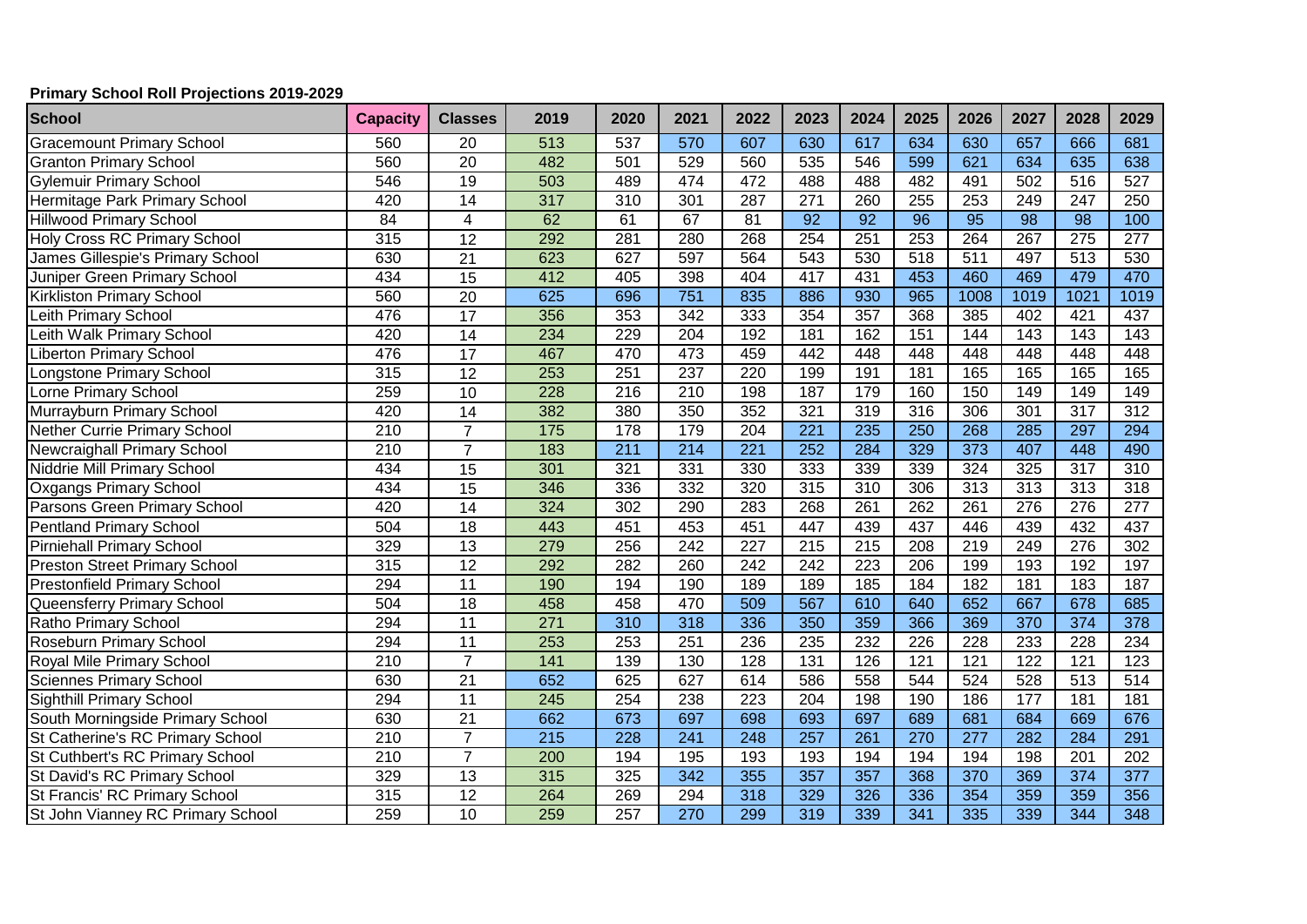#### **Primary School Roll Projections 2019-2029**

| <b>School</b>                       | Capacity | <b>Classes</b> | 2019   | 2020   | 2021   | 2022   | 2023                                             | 2024 | 2025 | 2026 | 2027 | 2028 | 2029 |
|-------------------------------------|----------|----------------|--------|--------|--------|--------|--------------------------------------------------|------|------|------|------|------|------|
| St John's RC Primary School         | 434      | 15             | 368    | 376    | 379    | 374    | 364                                              | 356  | 353  | 354  | 359  | 365  | 371  |
| St Joseph's RC Primary School       | 329      | 13             | 310    | 314    | 324    | 320    | 311                                              | 295  | 292  | 294  | 297  | 299  | 299  |
| St Margaret's RC Primary School     | 210      | 7              | 109    | 100    | 110    | 124    | 132                                              | 145  | 157  | 163  | 168  | 173  | 177  |
| St Mark's RC Primary School         | 210      | 7              | 154    | 154    | 157    | 148    | 149                                              | 147  | 147  | 145  | 146  | 144  | 147  |
| St Mary's RC Primary School (Edin.) | 434      | 15             | 334    | 327    | 328    | 312    | 306                                              | 289  | 283  | 287  | 286  | 286  | 289  |
| St Mary's RC Primary School (Leith) | 420      | 14             | 346    | 339    | 336    | 335    | 329                                              | 326  | 329  | 323  | 328  | 333  | 338  |
| St Ninian's RC Primary School       | 315      | 12             | 252    | 253    | 244    | 228    | 210                                              | 218  | 207  | 207  | 209  | 208  | 209  |
| St Peter's RC Primary School        | 434      | 15             | 374    | 368    | 353    | 341    | 327                                              | 322  | 334  | 338  | 347  | 360  | 375  |
| <b>Stenhouse Primary School</b>     | 420      | 14             | 346    | 346    | 345    | 349    | 344                                              | 332  | 323  | 321  | 321  | 326  | 327  |
| Stockbridge Primary School          | 294      | 11             | 268    | 258    | 271    | 261    | 256                                              | 249  | 243  | 230  | 229  | 226  | 232  |
| The Royal High Primary School       | 420      | 14             | 329    | 310    | 325    | 333    | 357                                              | 358  | 358  | 358  | 380  | 375  | 369  |
| <b>Tollcross Primary School</b>     | 315      | 12             | 255    | 279    | 264    | 259    | 251                                              | 242  | 230  | 208  | 182  | 180  | 178  |
| <b>Towerbank Primary School</b>     | 630      | 21             | 617    | 599    | 558    | 522    | 487                                              | 471  | 434  | 410  | 410  | 410  | 410  |
| <b>Trinity Primary School</b>       | 630      | 21             | 570    | 574    | 553    | 553    | 532                                              | 517  | 490  | 465  | 458  | 465  | 460  |
| Victoria Primary School             | 315      | 12             | 280    | 291    | 281    | 300    | 328                                              | 350  | 368  | 390  | 403  | 418  | 426  |
| <b>Wardie Primary School</b>        | 560      | 20             | 516    | 504    | 505    | 482    | 456                                              | 438  | 421  | 406  | 394  | 389  | 395  |
| <b>Totals</b>                       | 36,015   | .266           | 30,878 | 31,052 | 31,180 | 31,278 | 31,225 31,211 31,297 31,266 31,484 31,709 31,997 |      |      |      |      |      |      |